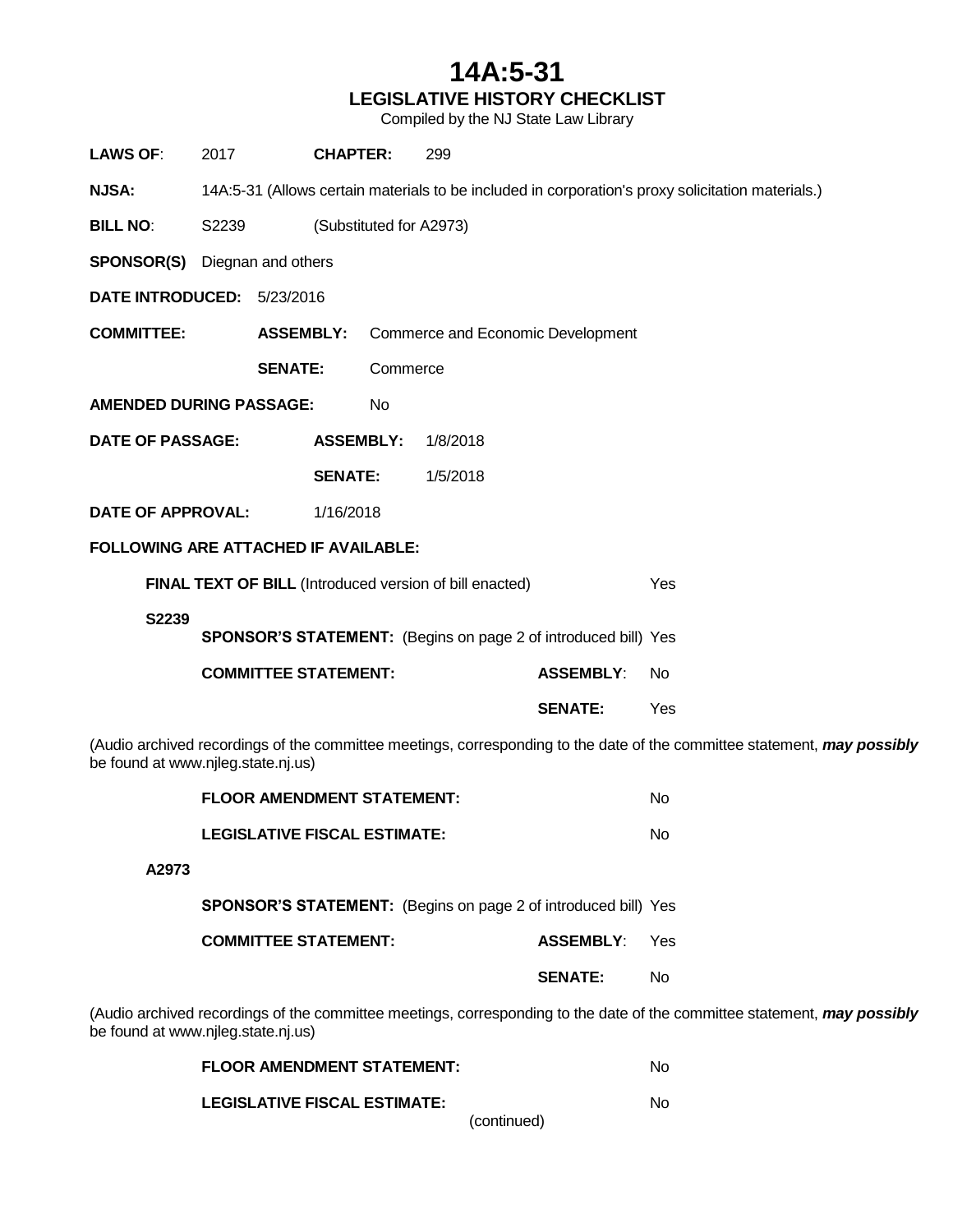#### **GOVERNOR'S PRESS RELEASE ON SIGNING:**

#### **FOLLOWING WERE PRINTED:**

To check for circulating copies, contact New Jersey State Government Publications at the State Librar[y \(609\) 278-2640 ext.103 or](mailto:refdesk@njstatelib.org) <mailto:refdesk@njstatelib.org>

**REPORTS:**

**HEARINGS:**

**NEWSPAPER ARTICLES:** No

RH/CL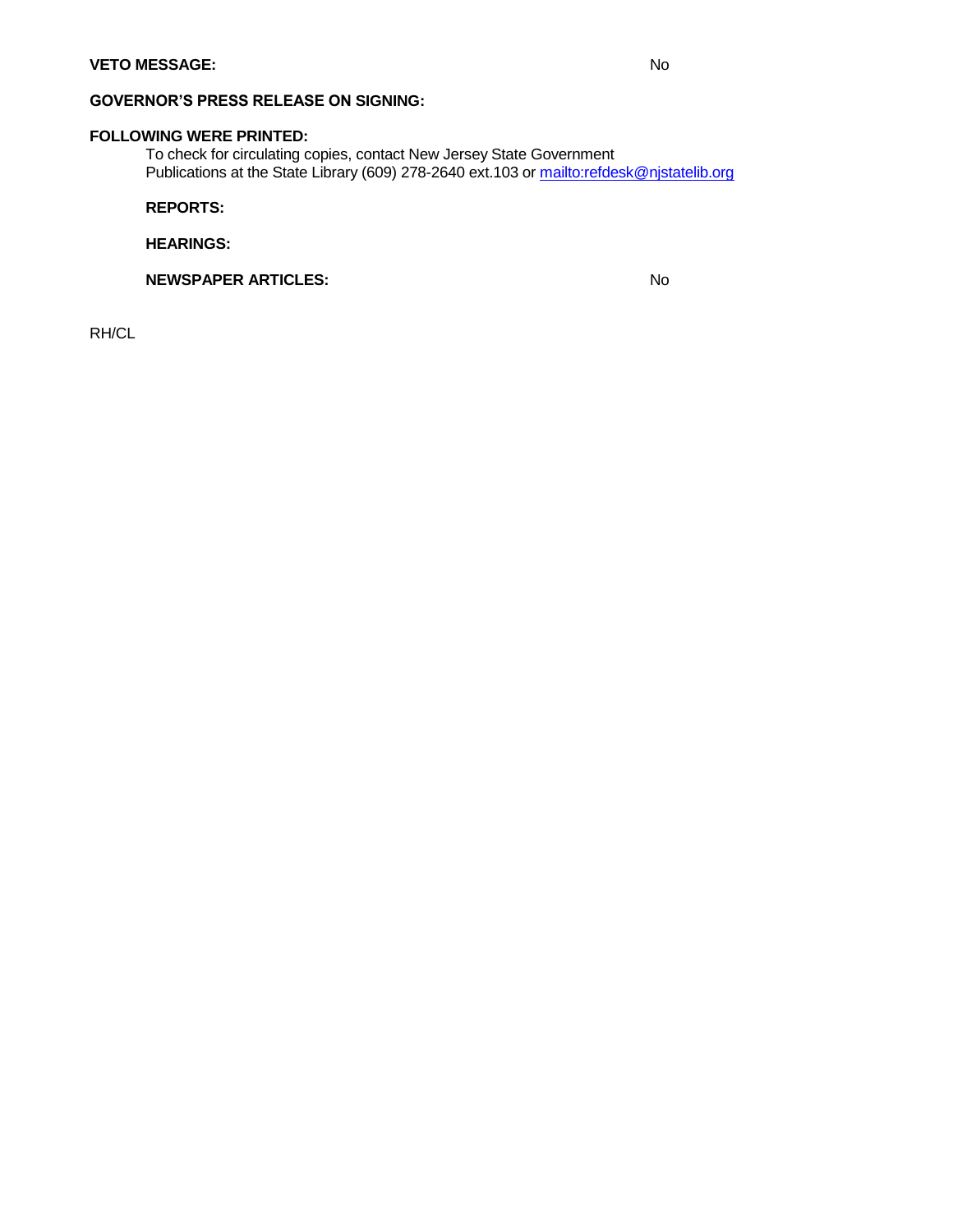### P.L. 2017, CHAPTER 299, *approved January 16, 2018* Senate, No. 2239

 **AN ACT** concerning corporation proxy solicitation materials and supplementing chapter 5 of Title 14A of the New Jersey Statutes.

 **BE IT ENACTED** *by the Senate and General Assembly of the State of New Jersey:*

 1. A corporation may establish, in its bylaws, procedures or conditions under which materials with respect to shareholder- nominated individuals will be included in a corporation's proxy solicitation materials, including the form of proxy, for an upcoming election of directors. Those procedures or conditions may include, but shall not be limited to, the following:

 (1) A condition requiring a minimum level of beneficial ownership of shares of the corporation's voting stock by the nominating shareholder or a minimum duration of ownership of those shares;

 (2) Conditions limiting nominations of directors who have been previously nominated to the board;

 (3) A provision limiting the number of shareholder-nominated directors for each shareholder meeting at which directors are to be elected;

 (4) Procedures requiring the nominating shareholder to submit specified information concerning the shareholder and the shareholder's nominees, including information concerning ownership by those persons of shares of the corporation's capital stock;

 (5) A provision limiting nominations to shareholders, or any affiliate of those shareholders, who have not, and whose nominee has not, within a specified time period, publicly proposed to acquire shares constituting a specified percentage of the voting power of the corporation's outstanding voting stock; and

 (6) A provision requiring that the nominating shareholder undertake to indemnify the corporation in respect of any loss arising as a result of any false or misleading information or statement submitted by the nominating shareholder in connection with a nomination.

 

2. This act shall take effect immediately.

## STATEMENT

 This bill allows a corporation to establish, in its bylaws, procedures or conditions under which materials with respect to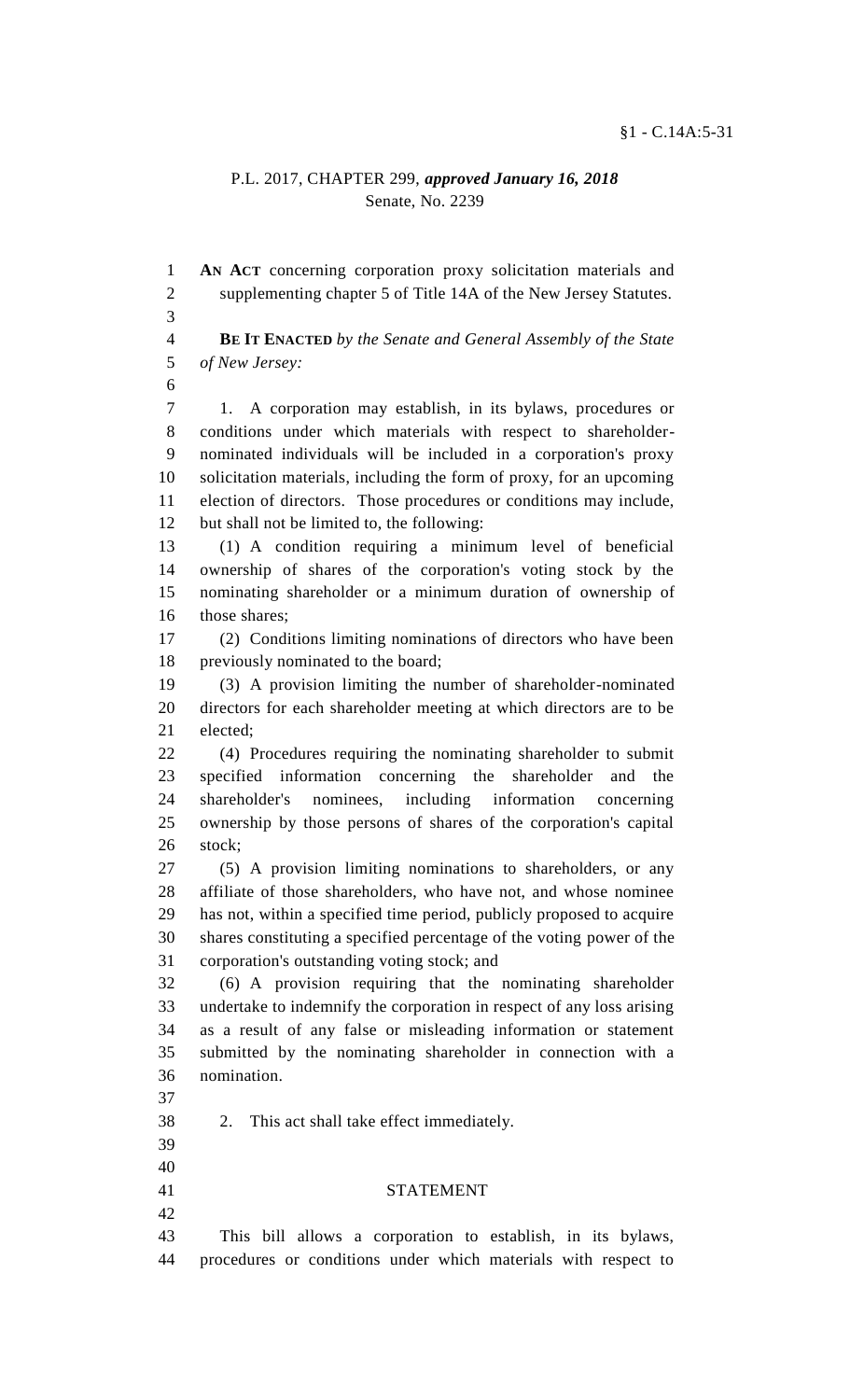shareholder-nominated individuals will be included in a corporation's proxy solicitation materials.

 As an example, the bill provides the following six procedures or conditions that a corporation may establish:

 (1) A condition requiring a minimum level of beneficial ownership of shares of the corporation's voting stock by the nominating shareholder or a minimum duration of ownership of 8 those shares;

 (2) Conditions limiting nominations of directors who have been previously nominated to the board;

 (3) A provision limiting the number of shareholder-nominated directors for each shareholder meeting at which directors are to be elected;

 (4) Procedures requiring the nominating shareholder to submit specified information concerning the shareholder and the shareholder's nominees, including information concerning ownership by those persons of shares of the corporation's capital stock;

 (5) A provision limiting nominations to shareholders who have not, and whose nominee, or any affiliate of those shareholders has not, within a specified time period, publicly proposed to acquire shares constituting a specified percentage of the voting power of the corporation's outstanding voting stock; and

 (6) A provision requiring that the nominating shareholder undertake to indemnify the corporation in respect of any loss arising as a result of any false or misleading information or statement submitted by the nominating shareholder in connection with a nomination.

- 
- 
- 
- 

 Allows certain materials to be included in corporation's proxy solicitation materials.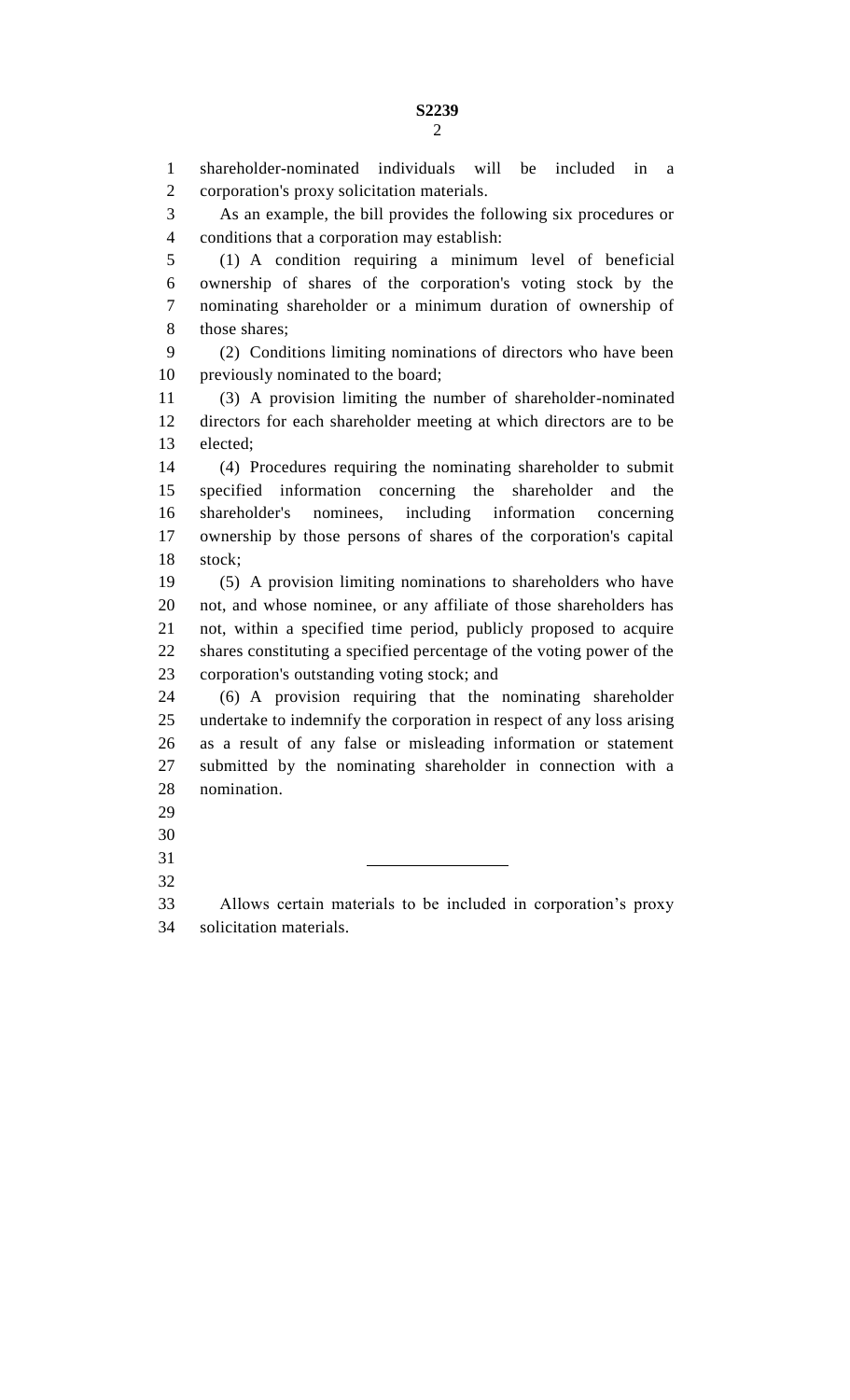# **SENATE, No. 2239 STATE OF NEW JERSEY 217th LEGISLATURE**

INTRODUCED MAY 23, 2016

**Sponsored by: Senator PATRICK J. DIEGNAN, JR. District 18 (Middlesex) Assemblywoman NANCY J. PINKIN District 18 (Middlesex) Assemblyman TROY SINGLETON District 7 (Burlington)**

### **SYNOPSIS**

Allows certain materials to be included in corporation's proxy solicitation materials.

# **CURRENT VERSION OF TEXT**

As introduced.



**(Sponsorship Updated As Of: 1/9/2018)**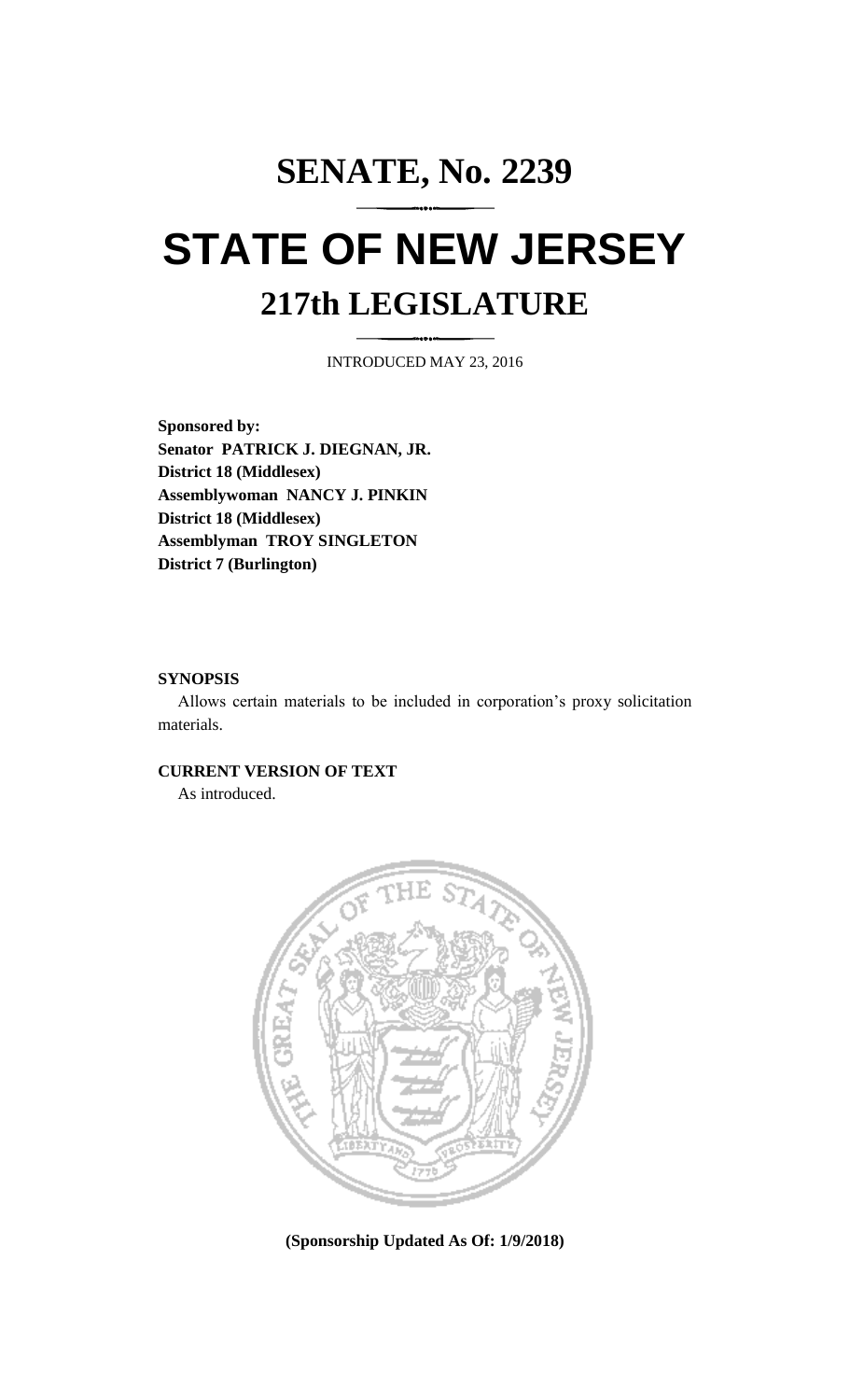**AN ACT** concerning corporation proxy solicitation materials and supplementing chapter 5 of Title 14A of the New Jersey Statutes. **BE IT ENACTED** *by the Senate and General Assembly of the State of New Jersey:* 1. A corporation may establish, in its bylaws, procedures or conditions under which materials with respect to shareholder- nominated individuals will be included in a corporation's proxy solicitation materials, including the form of proxy, for an upcoming election of directors. Those procedures or conditions may include, but shall not be limited to, the following: (1) A condition requiring a minimum level of beneficial ownership of shares of the corporation's voting stock by the nominating shareholder or a minimum duration of ownership of those shares; (2) Conditions limiting nominations of directors who have been previously nominated to the board; (3) A provision limiting the number of shareholder-nominated directors for each shareholder meeting at which directors are to be elected; (4) Procedures requiring the nominating shareholder to submit specified information concerning the shareholder and the shareholder's nominees, including information concerning ownership by those persons of shares of the corporation's capital stock; (5) A provision limiting nominations to shareholders, or any affiliate of those shareholders, who have not, and whose nominee has not, within a specified time period, publicly proposed to acquire shares constituting a specified percentage of the voting power of the corporation's outstanding voting stock; and (6) A provision requiring that the nominating shareholder undertake to indemnify the corporation in respect of any loss arising as a result of any false or misleading information or statement submitted by the nominating shareholder in connection with a nomination. 2. This act shall take effect immediately. STATEMENT This bill allows a corporation to establish, in its bylaws, procedures or conditions under which materials with respect to shareholder-nominated individuals will be included in a corporation's proxy solicitation materials. As an example, the bill provides the following six procedures or conditions that a corporation may establish: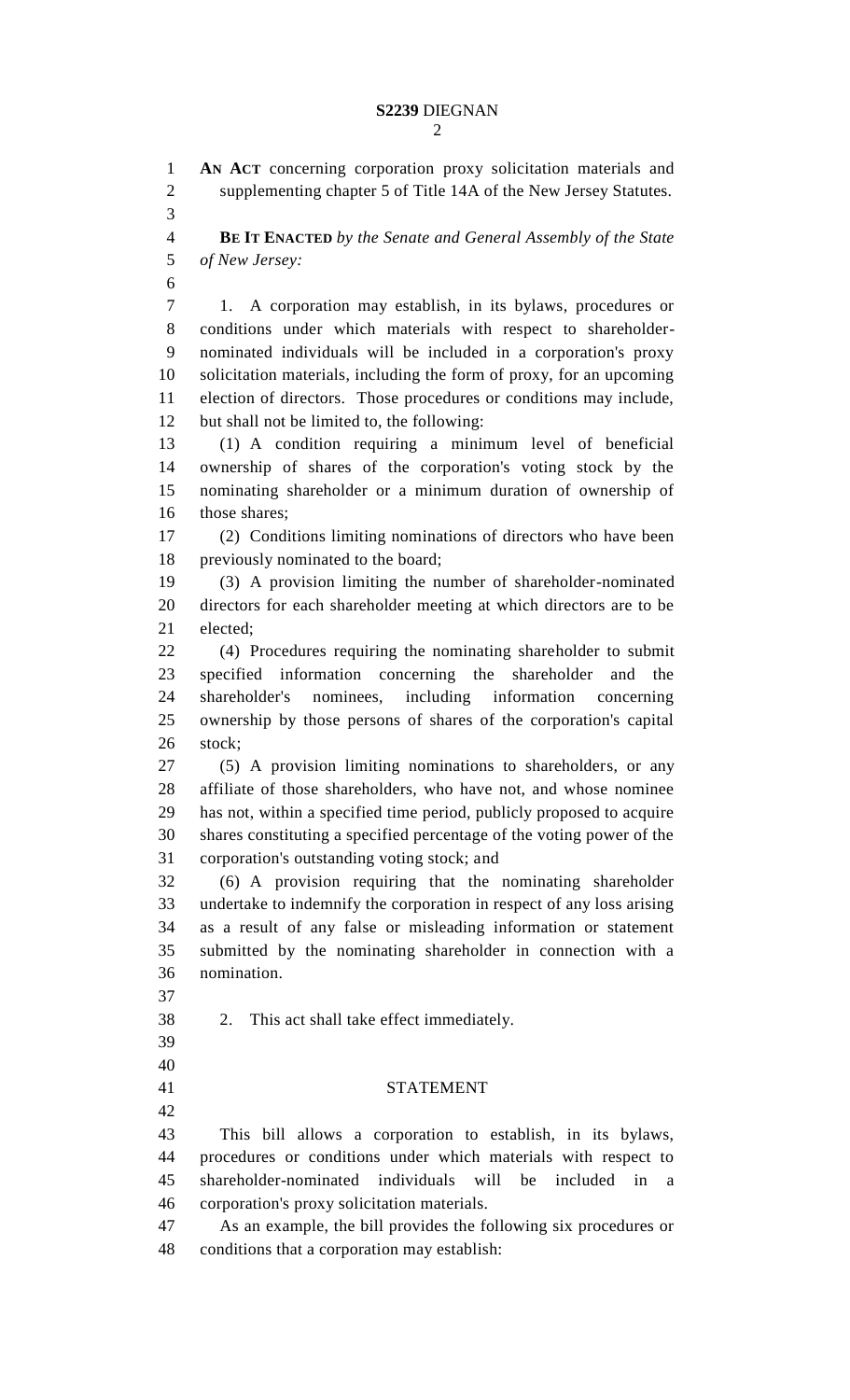(1) A condition requiring a minimum level of beneficial ownership of shares of the corporation's voting stock by the nominating shareholder or a minimum duration of ownership of those shares;

 (2) Conditions limiting nominations of directors who have been previously nominated to the board;

 (3) A provision limiting the number of shareholder-nominated directors for each shareholder meeting at which directors are to be elected;

 (4) Procedures requiring the nominating shareholder to submit specified information concerning the shareholder and the shareholder's nominees, including information concerning ownership by those persons of shares of the corporation's capital stock;

 (5) A provision limiting nominations to shareholders who have not, and whose nominee, or any affiliate of those shareholders has not, within a specified time period, publicly proposed to acquire shares constituting a specified percentage of the voting power of the corporation's outstanding voting stock; and

 (6) A provision requiring that the nominating shareholder undertake to indemnify the corporation in respect of any loss arising as a result of any false or misleading information or statement submitted by the nominating shareholder in connection with a nomination.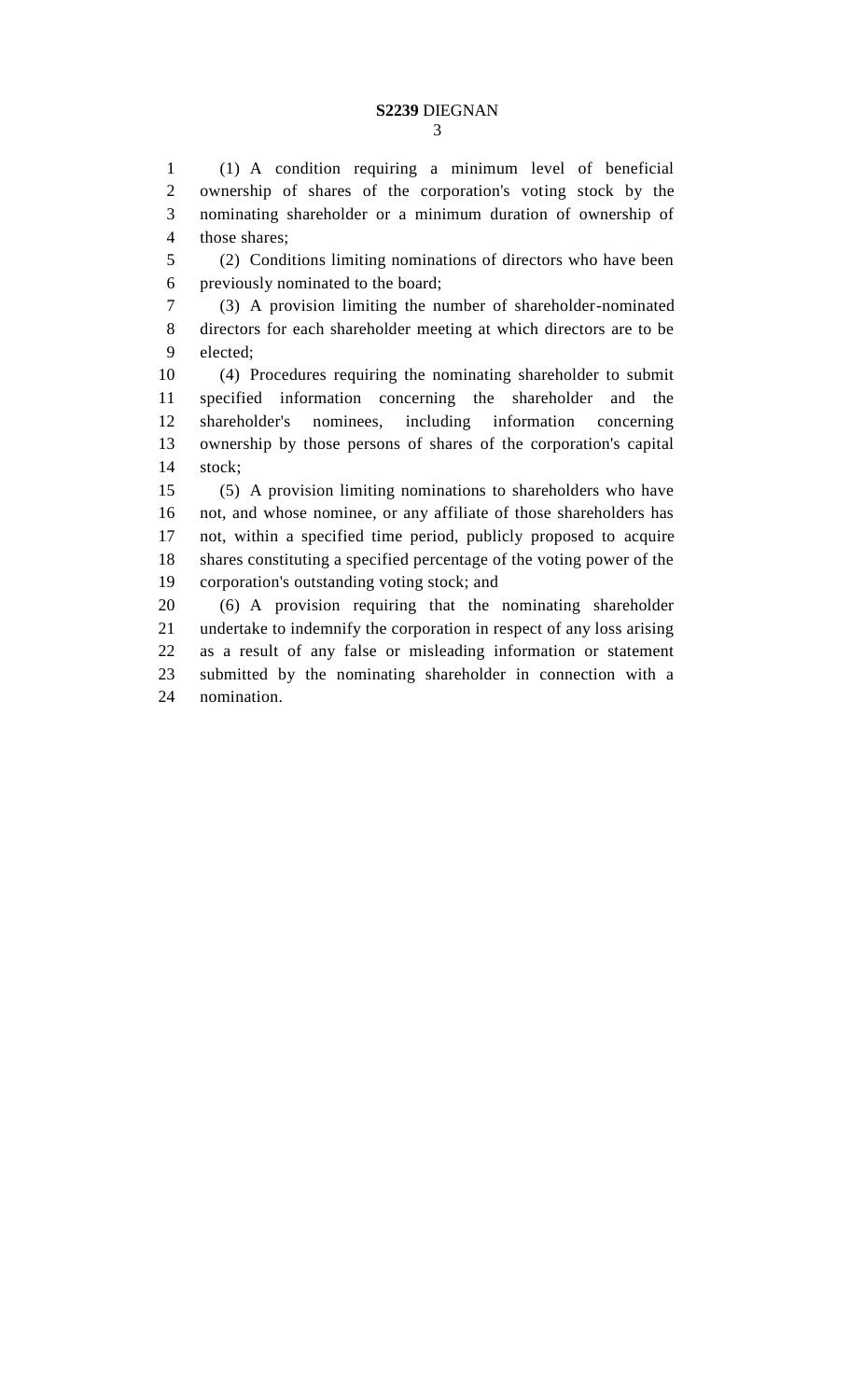## STATEMENT TO

# **SENATE, No. 2239**

# **STATE OF NEW JERSEY**

### DATED: JUNE 19, 2017

The Senate Commerce Committee reports favorably Senate Bill No. 2239.

This bill allows a corporation to establish, in its bylaws, procedures or conditions under which materials with respect to shareholder-nominated individuals will be included in a corporation's proxy solicitation materials.

As an example, the bill provides the following six procedures or conditions that a corporation may establish:

(1) A condition requiring a minimum level of beneficial ownership of shares of the corporation's voting stock by the nominating shareholder or a minimum duration of ownership of those shares;

(2) Conditions limiting nominations of directors who have been previously nominated to the board;

(3) A provision limiting the number of shareholder-nominated directors for each shareholder meeting at which directors are to be elected;

(4) Procedures requiring the nominating shareholder to submit specified information concerning the shareholder and the shareholder's nominees, including information concerning ownership by those persons of shares of the corporation's capital stock;

(5) A provision limiting nominations to shareholders who have not, and whose nominee, or any affiliate of those shareholders has not, within a specified time period, publicly proposed to acquire shares constituting a specified percentage of the voting power of the corporation's outstanding voting stock; and

(6) A provision requiring that the nominating shareholder undertake to indemnify the corporation in respect of any loss arising as a result of any false or misleading information or statement submitted by the nominating shareholder in connection with a nomination.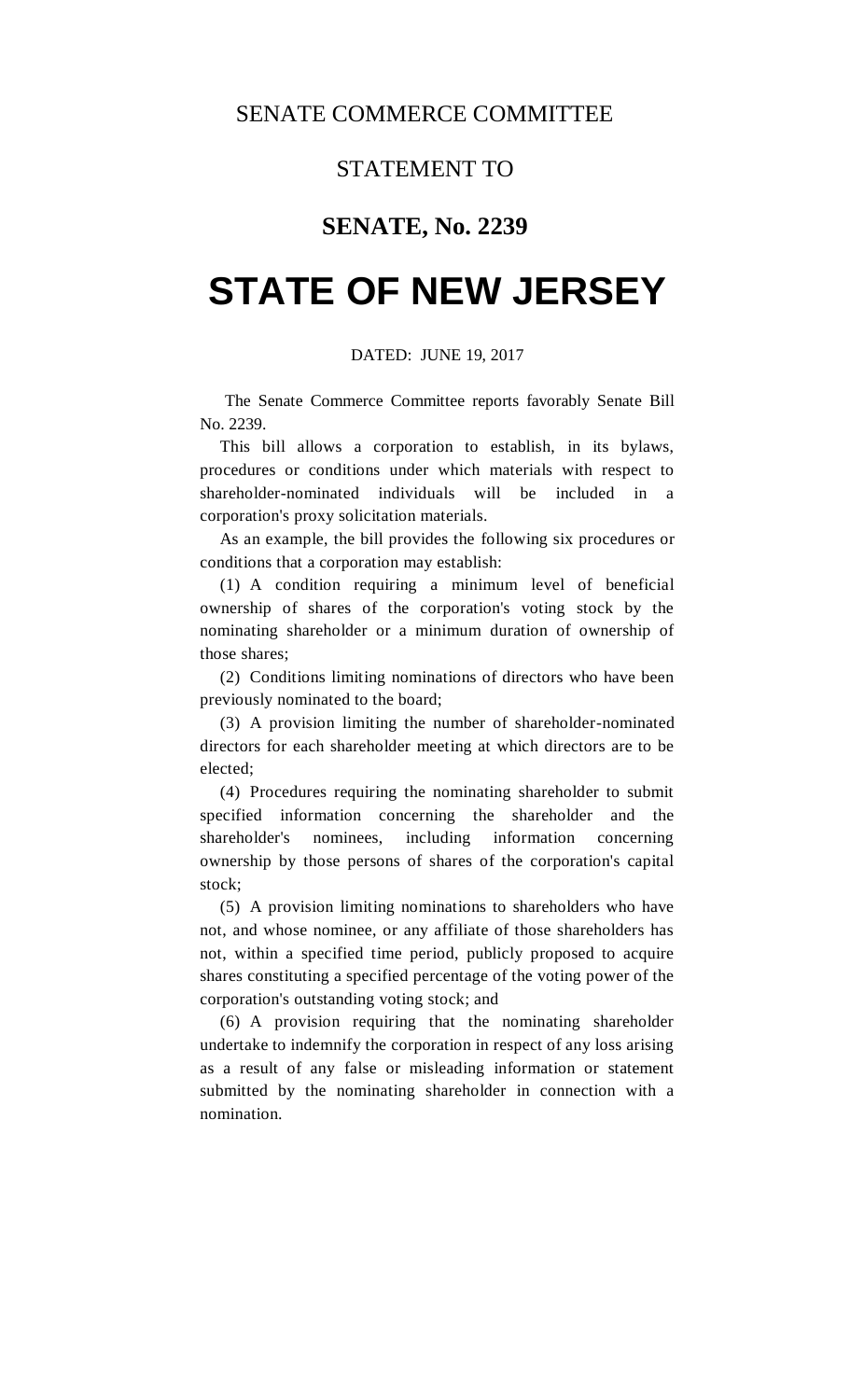# **ASSEMBLY, No. 2973 STATE OF NEW JERSEY 217th LEGISLATURE**

INTRODUCED FEBRUARY 16, 2016

**Sponsored by: Assemblyman PATRICK J. DIEGNAN, JR. District 18 (Middlesex) Assemblywoman NANCY J. PINKIN District 18 (Middlesex) Assemblyman TROY SINGLETON District 7 (Burlington)**

### **SYNOPSIS**

Allows certain materials to be included in corporation's proxy solicitation materials.

## **CURRENT VERSION OF TEXT**

As introduced.



**(Sponsorship Updated As Of: 1/9/2018)**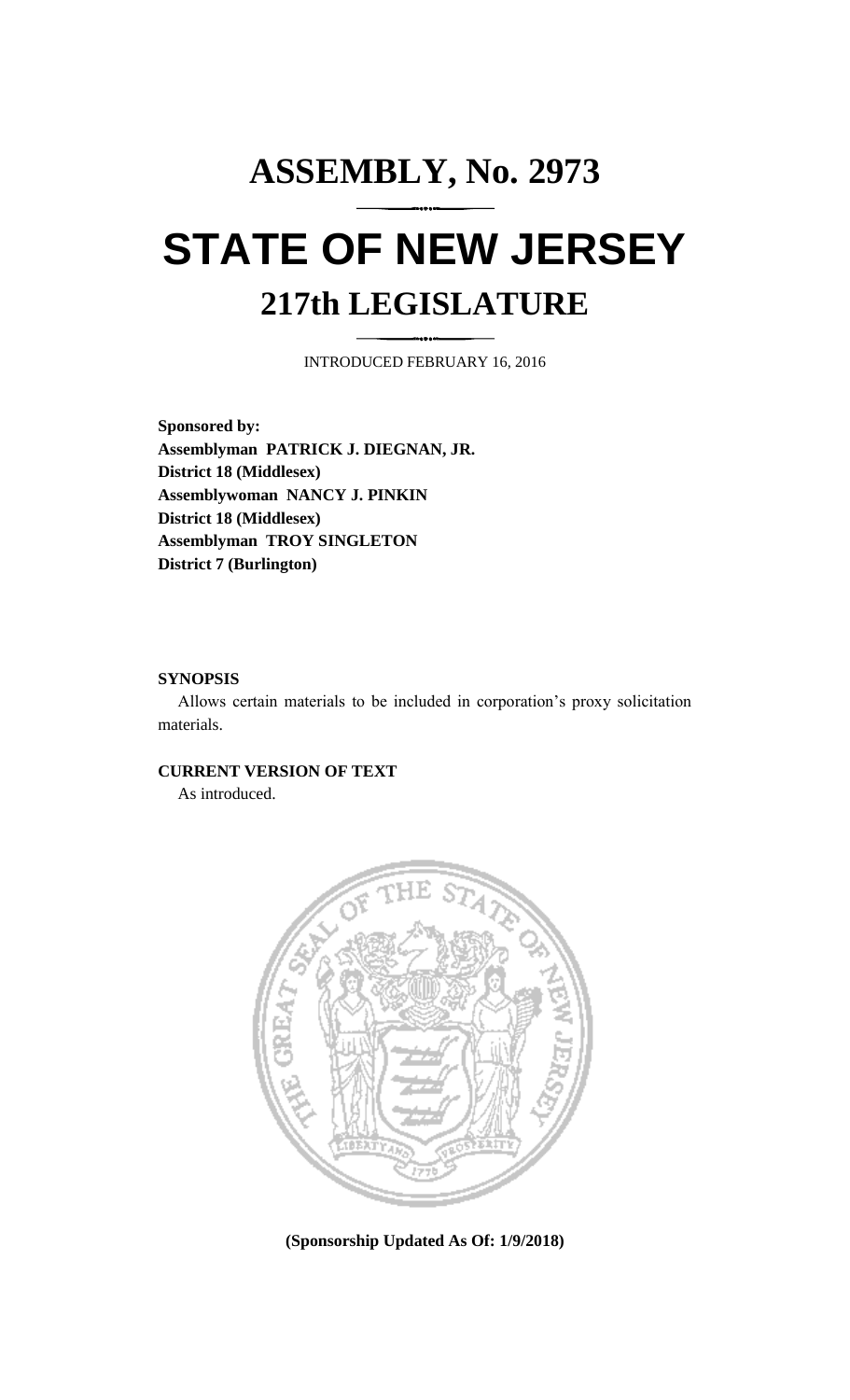**AN ACT** concerning corporation proxy solicitation materials and supplementing chapter 5 of Title 14A of the New Jersey Statutes.

 **BE IT ENACTED** *by the Senate and General Assembly of the State of New Jersey:* 1. A corporation may establish, in its bylaws, procedures or conditions under which materials with respect to shareholder- nominated individuals will be included in a corporation's proxy solicitation materials, including the form of proxy, for an upcoming election of directors. Those procedures or conditions may include, but shall not be limited to, the following: (1) A condition requiring a minimum level of beneficial ownership of shares of the corporation's voting stock by the nominating shareholder or a minimum duration of ownership of those shares; (2) Conditions limiting nominations of directors who have been previously nominated to the board; (3) A provision limiting the number of shareholder-nominated directors for each shareholder meeting at which directors are to be elected; (4) Procedures requiring the nominating shareholder to submit specified information concerning the shareholder and the shareholder's nominees, including information concerning ownership by those persons of shares of the corporation's capital stock; (5) A provision limiting nominations to shareholders, or any affiliate of those shareholders, who have not, and whose nominee has not, within a specified time period, publicly proposed to acquire shares constituting a specified percentage of the voting power of the corporation's outstanding voting stock; and (6) A provision requiring that the nominating shareholder undertake to indemnify the corporation in respect of any loss arising as a result of any false or misleading information or statement submitted by the nominating shareholder in connection with a nomination. 2. This act shall take effect immediately. STATEMENT This bill allows a corporation to establish, in its bylaws, procedures or conditions under which materials with respect to shareholder-nominated individuals will be included in a corporation's proxy solicitation materials. As an example, the bill provides the following six procedures or conditions that a corporation may establish: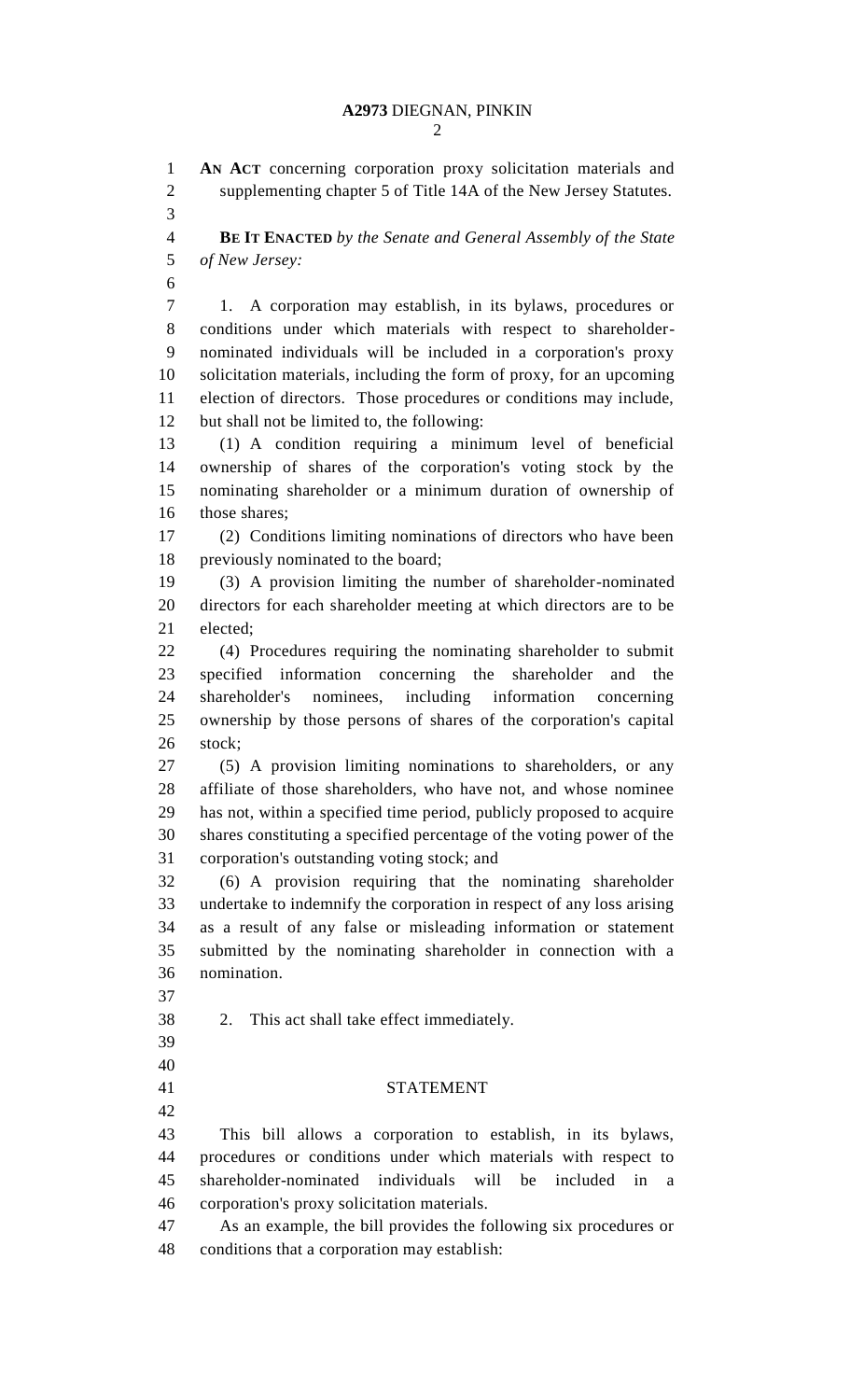(1) A condition requiring a minimum level of beneficial ownership of shares of the corporation's voting stock by the nominating shareholder or a minimum duration of ownership of those shares;

 (2) Conditions limiting nominations of directors who have been previously nominated to the board;

 (3) A provision limiting the number of shareholder-nominated directors for each shareholder meeting at which directors are to be elected;

 (4) Procedures requiring the nominating shareholder to submit specified information concerning the shareholder and the shareholder's nominees, including information concerning ownership by those persons of shares of the corporation's capital stock;

 (5) A provision limiting nominations to shareholders who have not, and whose nominee, or any affiliate of those shareholders has not, within a specified time period, publicly proposed to acquire shares constituting a specified percentage of the voting power of the corporation's outstanding voting stock; and

 (6) A provision requiring that the nominating shareholder undertake to indemnify the corporation in respect of any loss arising as a result of any false or misleading information or statement submitted by the nominating shareholder in connection with a nomination.